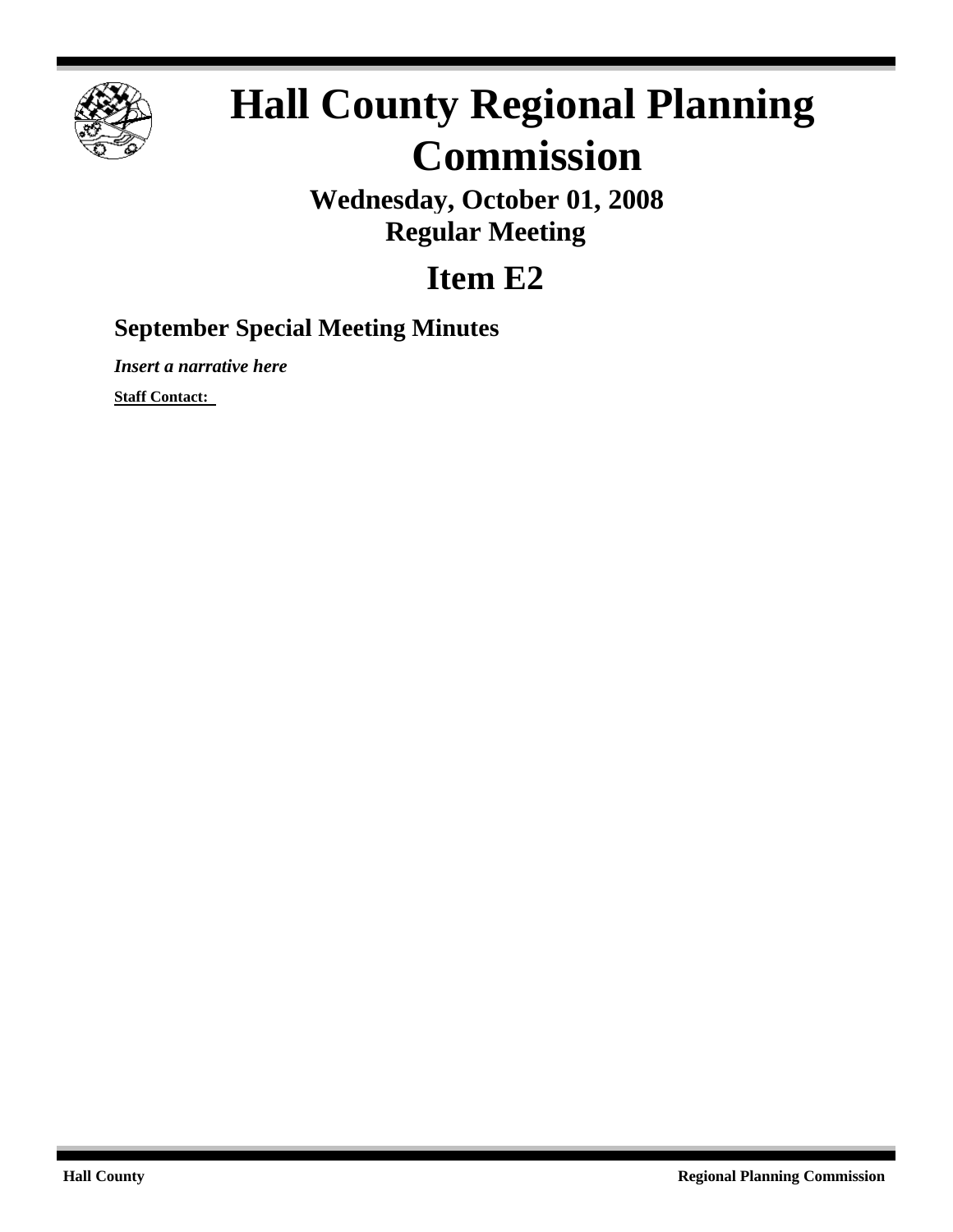

#### THE REGIONAL PLANNING COMMISSION OF HALL COUNTY, GRAND ISLAND, WOOD RIVER AND THE VILLAGES OF ALDA, CAIRO, AND DONIPHAN, NEBRASKA

**Minutes** for September 17, 2008

The meeting of the Regional Planning Commission was held Wednesday, September 3, 2008, in the Community Meeting Room - City Hall – Grand Island, Nebraska. Notice of this meeting appeared in the "Grand Island Independent" September 7, 2008.

| Present: | Pat O'Neill<br>Deb Reynolds<br>Don Snodgrass<br><b>Scott Eriksen</b><br><b>Jaye Monter</b><br>Dianne Miller | John Amick<br>Mark Haskins<br>Karen Bredthauer<br>Leslie Ruge<br><b>Bill Hayes</b> |
|----------|-------------------------------------------------------------------------------------------------------------|------------------------------------------------------------------------------------|
| Absent:  | Lisa Heineman                                                                                               |                                                                                    |
| Other:   | Marlan Ferguson                                                                                             |                                                                                    |
| Staff:   | Chad Nabity, Rose Woods                                                                                     |                                                                                    |
| Press:   | <b>Tracy Overstreet</b>                                                                                     |                                                                                    |

#### **1. Call to order.**

Chairman O'Neill called the meeting to order at 6:00 p.m. He stated that this was a public meeting subject to the open meetings laws of the State of Nebraska. He noted that the requirements for an open meeting were posted on the wall in the room and easily accessible to anyone who may be interested in reading them.

#### **2. Minutes of September 3, 2008 meeting.**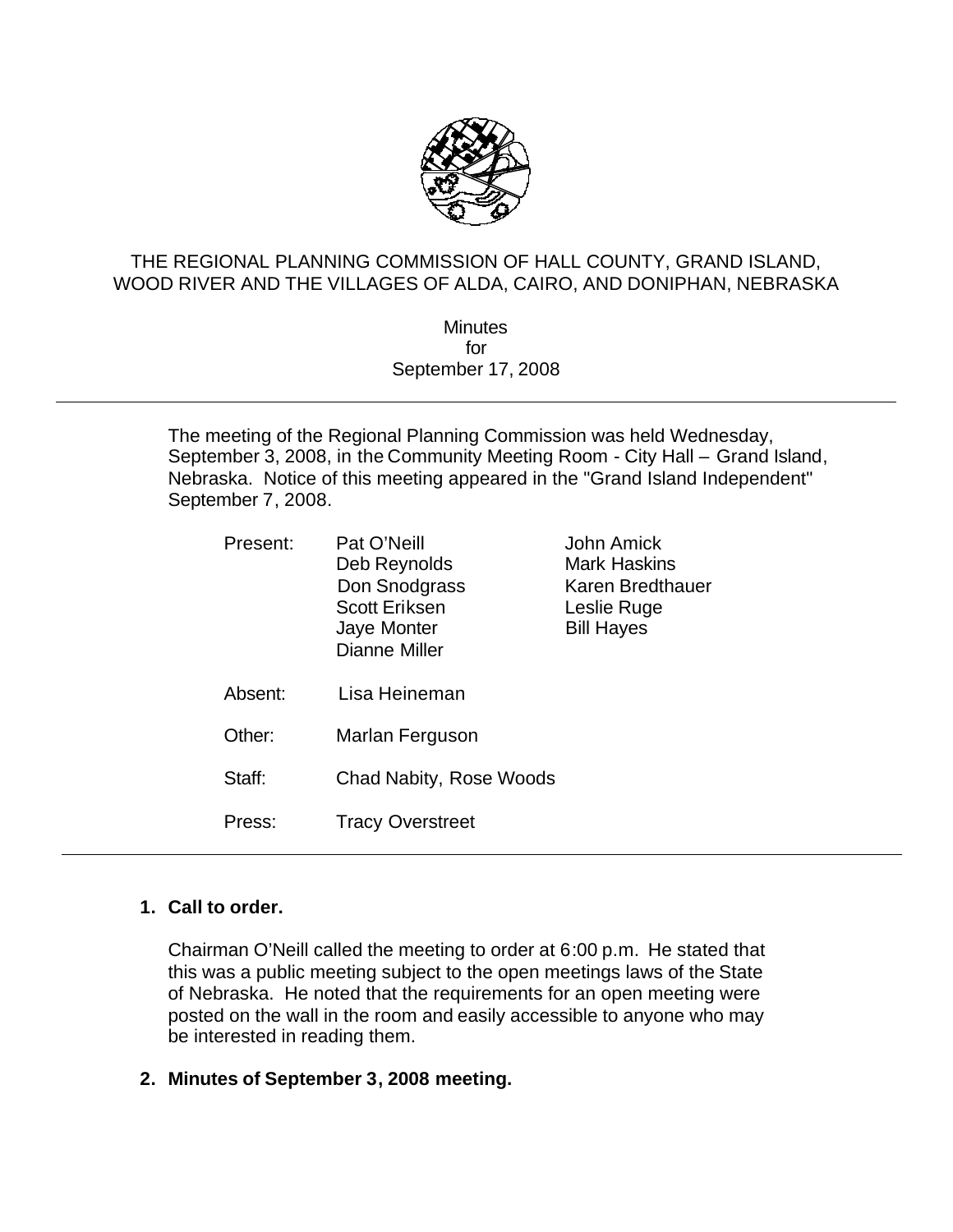O'Neill asked if there were any changes to the September meeting minutes. Hearing none O'Neill asked for a motion.

A motion was made by Miller, and seconded by Ericksen to approve the Minutes of the September 3, 2008 meeting as mailed.

The motion carried with 10 members present and 9 voting in favor (O'Neill, Ruge, Hayes, Miller, Reynolds, Monter, Haskins, Eriksen, Bredthauer, and Snodgrass) and 1 member present abstaining (Amick).

#### **3. Request time to speak.**

No one requested time to speak.

#### **4. Vacate Plat – Ski Enterprise Subdivision Final Plat – Ski Enterprise Second Subdivision**

Ski Enterprise Subdivision is located N of White Cloud Rd., E of 190<sup>th</sup> Road, E of 190<sup>th</sup> Road. Nabity explained the reason for vacating and re subdividing this property is that this is a small non-farm dwelling site still within the parameters as defined by the Hall County Zoning Regulations. This subdivision splits an existing farmstead from a parcel of 20 acres or more, creating the Final Plat of Ski Enterprise Second Subdivision.

O'Neill asked if there were any questions.

O'Neill asked for a motion. A motion was made by Bredthauer to approve the Vacation Ski Enterprise Subdivision and the Final Plat Ski Enterprise Second Subdivision seconded by Amick.

A roll call vote was taken and the motion passed with 11 members present (Amick, Miller, O'Neill, Ruge, Reynolds, Hayes, Eriksen, Monter, Haskins, Bredthauer, Snodgrass) all voting in favor.

**5. Public Hearing –** Recommendation Redevelopment Plan Amendment for the CRA Area #7. The property is located in the southwest corner of the intersection of Schimmer Drive and Blaine Street. The proposed uses for this facility meet the intended uses within the Comprehensive Plan. Portions of Schimmer Drive and Blaine Street outside of the blighted area are included as well, the reason for this is the proposed road improvements to include turning lanes and upgrade the road. There are also proposed improvements in sewer and water lines planned adjacent to the subject property.

Marlan Ferguson from the Economic Development Corporation spoke for the approval of the proposed amendments, he thanked the Commission for holding this special meeting, he noted that the actual plot plan for the facility as shown in the plan may not be exactly where the final facility will be located, but that this